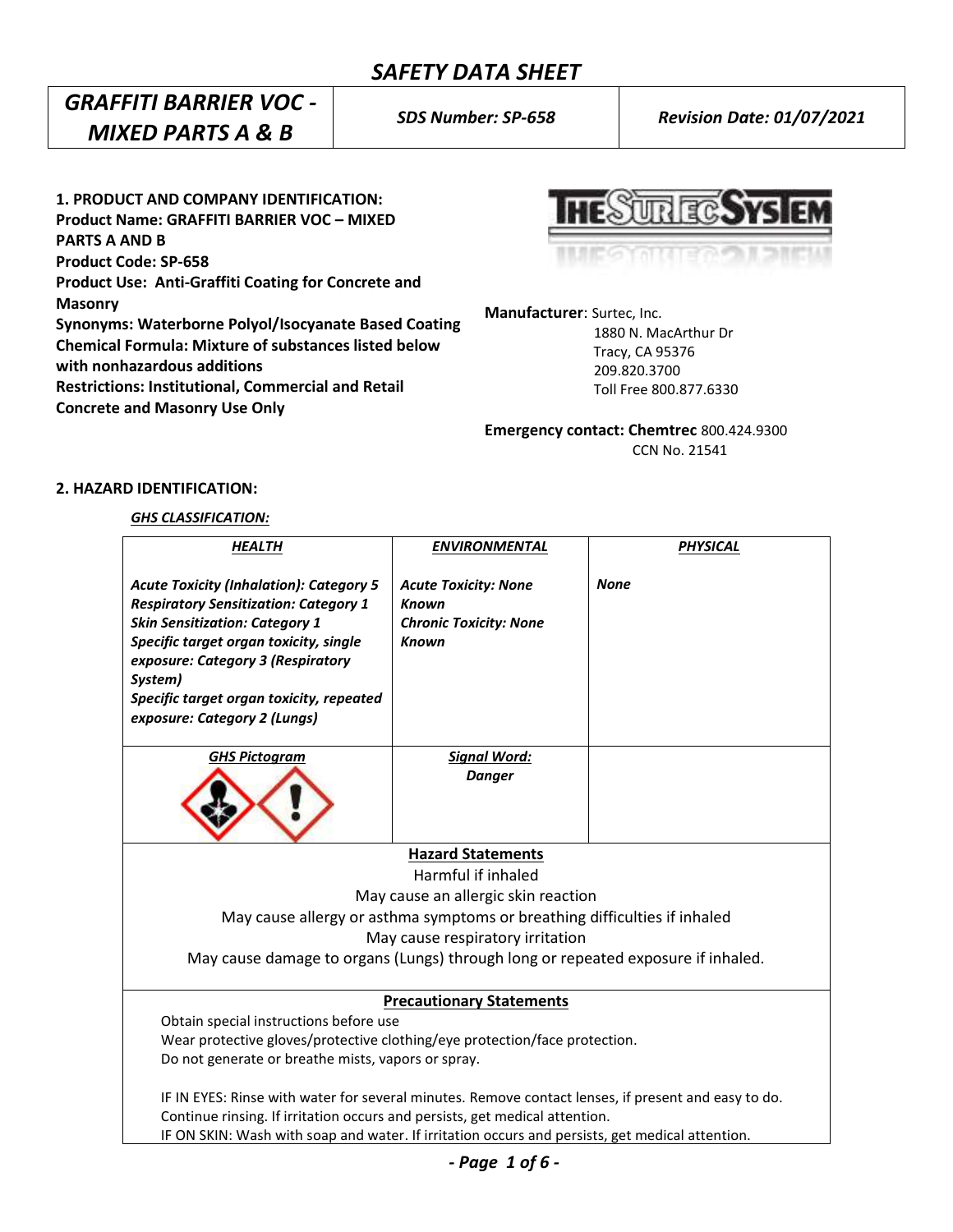| GRAFFITI BARRIER VOC -       |
|------------------------------|
| <b>MIXED PARTS A &amp; B</b> |

IF INHALED: Remove victim to fresh air and keep at rest in a position comfortable for breathing. Severe asthmatic reactions can occur in sensitized individuals. Get medical attention immediately. Administer oxygen or artificial respiration as necessary. Asthmatic symptoms may have a delayed onset. IF SWALLOWED: Rinse mouth. Do NOT induce vomiting. Immediately call a physician or poison center.

Keep containers tightly closed prior to mixing. After mixing do not seal container and attempt to store. Store in a well ventilated place.

Dispose of contents/container in accordance with local regulation.

## **3. COMPOSITION/INFORMATION ON INGREDIENTS:**

| <b>INGREDIENT</b>                                                 | CAS NO.        | <b>PERCENT</b> | <b>HAZARDOUS</b> |  |
|-------------------------------------------------------------------|----------------|----------------|------------------|--|
| <b>TRIETHANOLAMINE</b>                                            | $102 - 71 - 6$ | $0.5 - 4%$     | NO               |  |
| PROPYLENE GLYCOL N-BUTYL ETHER                                    | 5131-66-8      | $0.1 - 1\%$    | YES              |  |
| HOMOPOLYMER OF HEXAMETHYLENE                                      | 28182-81-2     | $15 - 30%$     | <b>YES</b>       |  |
| <b>DIISOCYANATE</b>                                               |                |                |                  |  |
| HYDROPHILIC ALIPHATIC POLYISOCYANATE BASED                        | 6666723-27-9   | $3 - 7%$       | YES              |  |
| OF HEXAMETHYLENE DIISOCYANATE                                     |                |                |                  |  |
| HEXAMETHYLENE-1-6-DIISOCYANATE                                    | 822-06-0       | $0.1 - 0.3\%$  | YES              |  |
| Exact Percentages are being withheld as trade secret information. |                |                |                  |  |

## **4. FIRST-AID MEASURES:**

*Eye Contact:* Rinse with water for 15 minutes. Remove contact lenses, if present and easy to do. If irritation occurs and persists, get medical attention.

*Skin Contact:* Wash with soap and water. If irritation occurs and persists, get medical attention.

*Inhalation:* Remove victim to fresh air and keep at rest in a position comfortable for breathing. Severe asthmatic reactions can occur in sensitized individuals. Get medical attention immediately. Administer oxygen or artificial respiration as necessary. Asthmatic symptoms may have a delayed onset.

 *Ingestion:* Rinse mouth. Do NOT induce vomiting. Immediately call a physician or poison center.

## **5. FIRE-FIGHTING MEASURES:**

*Fire Extinguishing media:* Use water spray, dry chemical, carbon dioxide or regular foam.

#### *Hazards during fire-fighting:*

Containers may rupture when exposed to extreme heat. Avoid contact with product. Isocyanate and diisocyanate vapors, and other toxic gases may be generated by thermal decomposition.

#### *Protective equipment for fire-fighting:*

Wear NFPA-approved self-contained breathing apparatus, helmet, hood, boots and gloves.

## **6. ACCIDENTAL RELEASE MEASURES:**

#### *Personal precautions:*

Use recommended personal protective clothing and equipment.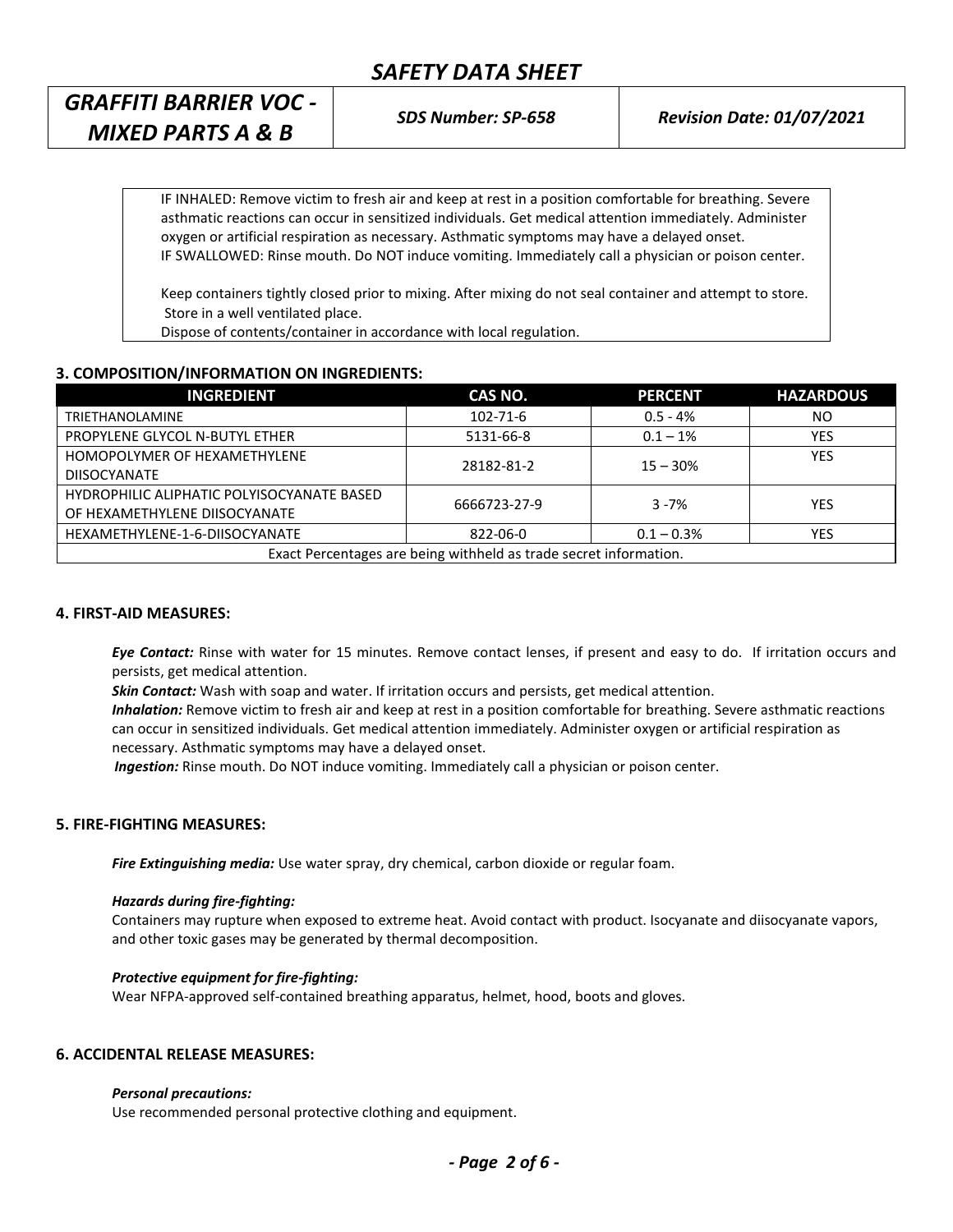# *GRAFFITI BARRIER VOC - MIXED PARTS A & B*

*SDS Number: SP-658 Revision Date: 01/07/2021*

### *Environmental precautions:*

Follow all Federal, State and Local regulations when storing and disposing of substances. Do not allow material to run off of work area, and material should be absorbed, collected and disposed of in accordance with regulations. Keep product from entering storm drains. Consult local and federal guidelines for proper disposal of these materials.

### *Cleanup:*

*- For small amounts of released material:* Mop or vacuum up then transfer to suitable container for disposal. - *For large amounts of released material:* Dike around spilled material with absorbent to contain. Spilled material may be mopped or vacuumed up, then transferred to plastic containers for disposal.

### **7. HANDLING and STORAGE:**

## *Handling:*

**General advice -** No specific measures are necessary provided product and recommended protective clothing/equipment are used correctly. Do not generate and breathe mists, vapors or fine spray. After mixing, product has a limited useable work time (pot-life). Do not seal or attempt to store materials once mixed. Do not mix with other chemicals. This is a commercial product, not intended for home use. Keep out of reach of children.

### *Storage:*

**General advice -** Protect against physical damage. Store unmixed materials in a cool, well ventilated area. Store components in tightly closed containers. Do not seal or attempt to store materials once mixed.

#### *Shelf Life:*

12 months minimum

#### **8. EXPOSURE CONTROLS and PERSONAL PROTECTION:**

#### *Advice on system design:*

Provide local exhaust ventilation to control vapors for published exposure limits.

#### *Personal protective equipment (HMIS rating 'B' or 'I'):*

**Eye protection**: Wear safety glasses with side shields or safety goggles to prevent exposure or full face shield if splash hazard exists.

**Skin protection**: Chemical-resistant gloves. Wear appropriate protective clothing to prevent possible skin contact. **Respiratory protection**: Product is not intended for airless or other paint spray application. Do not breathe mists, vapors or spray. Use proper NIOSH-OSHA respirator fitted with proper cartridges if mists are generated, ventilation is inadequate or exposure limits are exceeded.

**General safety and hygiene measures**: Exercise stringent hygiene practices to minimize exposure. If contact occurs, wash any body part with soap and water immediately. Wash hands after use, and before eating, drinking or smoking.

## *Other protective measures:*

Nearby running water on the job site is necessary, should an accident occur.

#### *Exposure Guidelines:*

ACGIH TLV: 0.005 ppm (28182-81-2 and 822-06-0) STEL: Not Established OSHA PEL: Not Established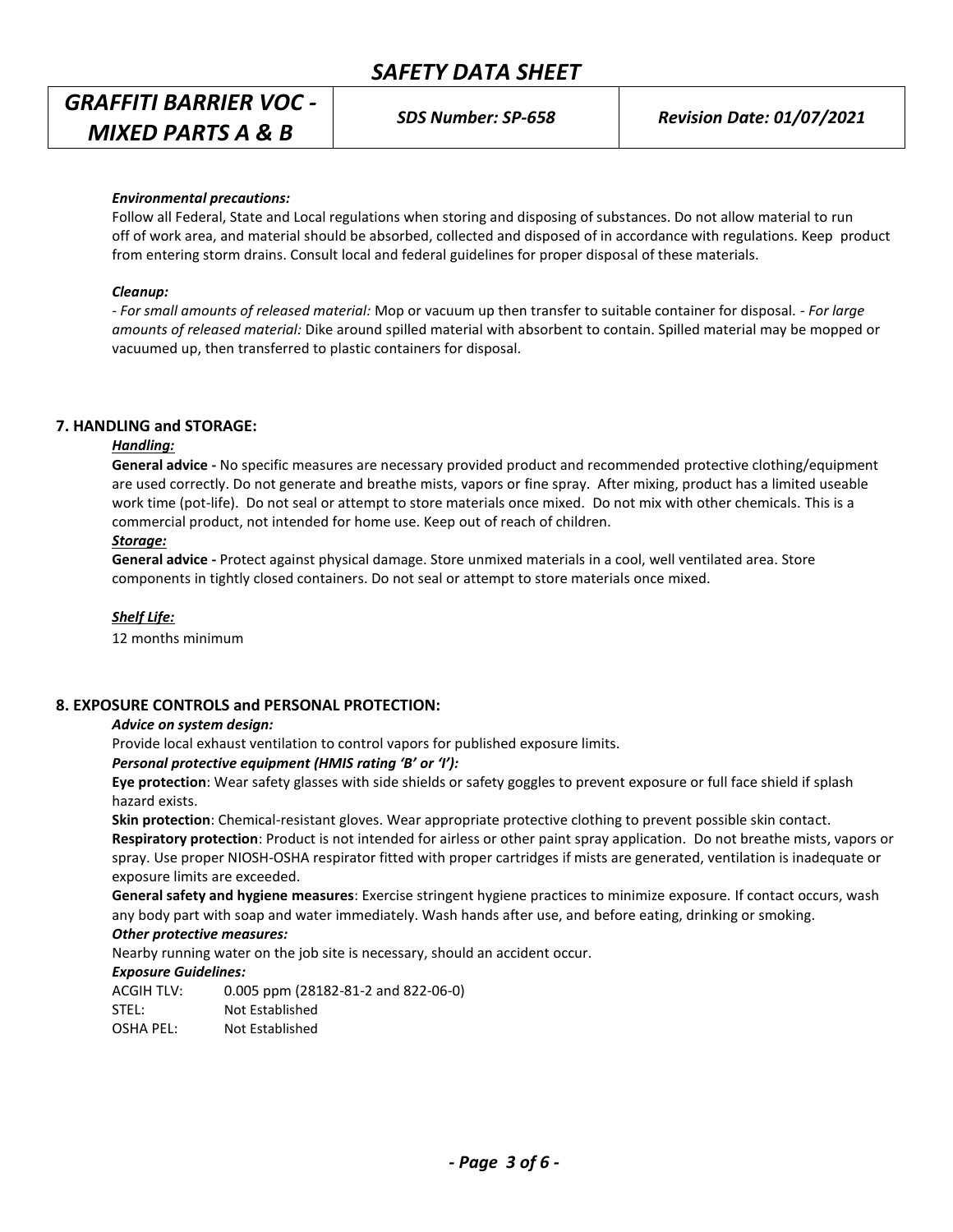## *GRAFFITI BARRIER VOC - MIXED PARTS A & B*

## **9. PHYSICAL and CHEMICAL PROPERTIES:**

| Appearance (mixed):         | White Liquid             | Flash Point:                            | None                     |
|-----------------------------|--------------------------|-----------------------------------------|--------------------------|
| Odor:                       | Mild sweet               | <b>Upper/Lower Flammability Limits:</b> | No information available |
| pH value:                   | $7.5 \pm 0.2$            | Relative Density (water):               | 1.07                     |
| Specific gravity:           | $1.07$ (H2O = 1)         | Auto-Ignition Temperature:              | No information available |
| Solidification temperature: | No information available | Decomposition temperature:              | No information available |
| Freezing/Melting point:     | 32 °F (0 °C)             | <b>Partition Coefficient</b>            | No information available |
| Boiling point:              | 212°F (100 °C)           | Odor Threshold                          | No information available |
| Vapor density:              | No information available | Viscosity:                              | $~\sim$ 40 cps.          |
| Vapor pressure:             | No information available | <b>Partition Coefficient</b>            | No information available |
| <b>Evaporation Rate:</b>    | No information available | Solubility in water:                    | Dispersible              |
| Regulatory VOC:             | $< 50$ g/l               |                                         |                          |

### **10. STABILITY and REACTIVITY:**

*Conditions to avoid:* Excessive heat or flame.

*Substances to avoid:* Strong oxidizing agents, acids and bases.

*Hazardous reactions:* Product is stable under normal conditions of use and storage.

*Decomposition or By-products:* Once mixed, this product will polymerize with CO<sub>2</sub> gas as a by-product. In fire conditions: carbon monoxide (CO), carbon dioxide (CO<sub>2</sub>), nitric oxides (NO<sub>x</sub>), hydrogen cyanide, isocyanate, isocyanic acid.

## **11. TOXICOLOGY INFORMATION:**

#### *Acute Toxicity (Symptoms):*

**Oral:** Ingestion may cause pain, nausea, vomiting, and diarrhea.

**Eye irritation:** Irritation, redness, tearing and swelling. May cause temporary corneal injury.

**Skin irritation:** irritation, redness, itching and swelling. Persons with allergic reaction may also experience rash. **Inhalation:** Inhalation of vapors may cause irritation to the respiratory tract with runny nose, sore throat, coughing and difficulty breathing.

**Sensitization:** Skin: Yes. Respiratory: Yes

*Target Organ Effects - Single Exposure: (Respiratory System):* Sensitized individuals or individuals with pre-existing conditions may experience asthma-like symptoms from inhalation of vapors. Overexposure to vapors may cause bronchitis, bronchial spasm or pulmonary edema. Symptoms may be delayed onset.

#### *Numerical Measures of Toxicity:*

Estimated Acute Toxicity Estimates (ATE) based on available information and in the context of actual product use.

ATEmix (inhalation): > 20.0 mg/l

## *Chronic Toxicity:*

*Target Organ Effects – Repeated Exposure: (Respiratory System):* Repeated overexposures may cause sensitization in certain individuals to isocyanates. This sensitization may cause asthma or asthma-like symptoms even with low levels of later exposure to isocyanate. Symptoms include chest tightness, wheezing, cough, shortness of breath or asthmatic attack. Symptoms may be delayed onset. Chronic overexposure to vapors may cause permanent lung damage.

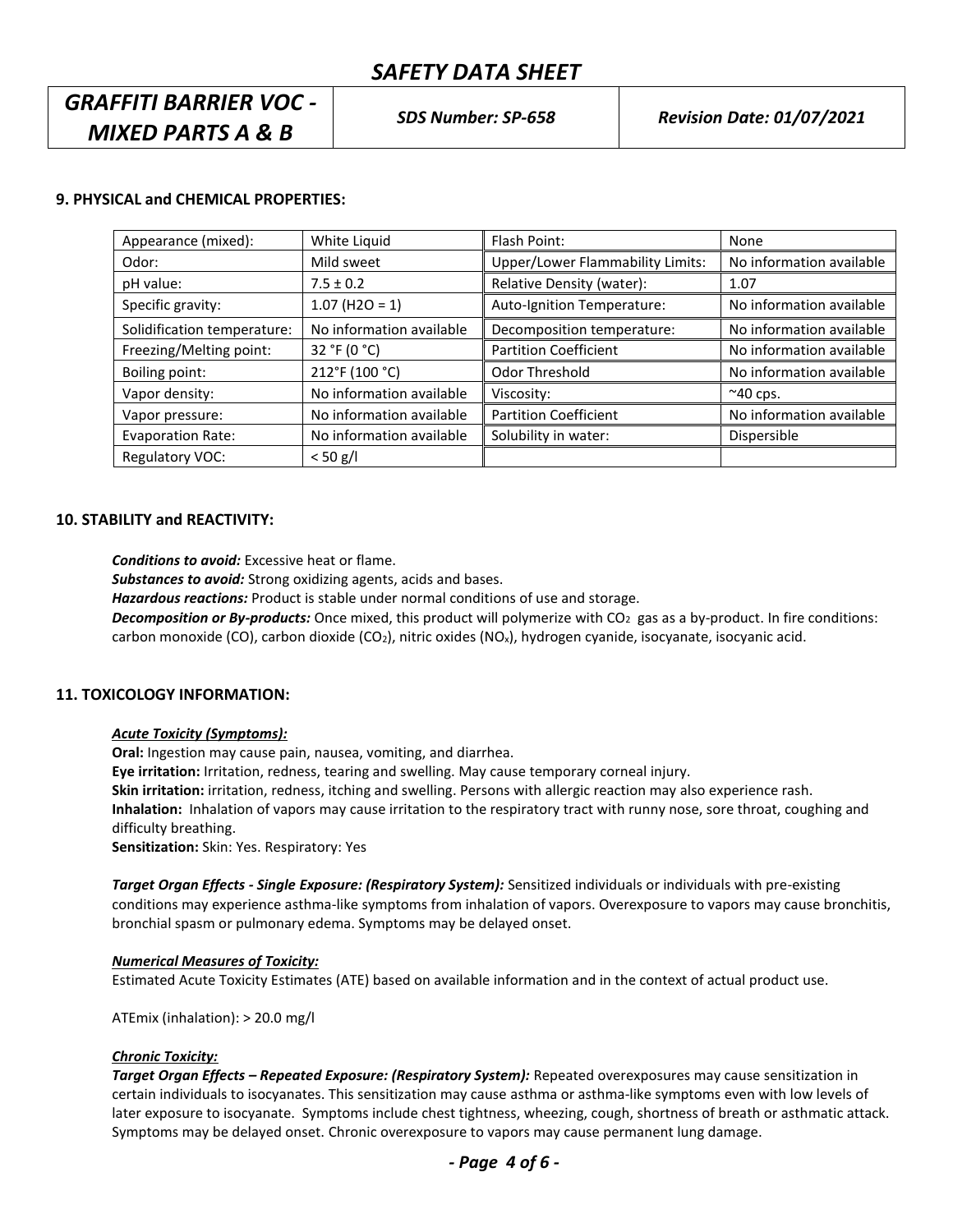**Carcinogenicity -** No carcinogenic substances as defined by ACGIH, IARC, NTP and/or OSHA.

## **12. ECOLOGICAL INFORMATION:**

### *Biodegradation:*

Test method: Unspecified Analysis method: Unspecified Degree of elimination: Not expected be readily biodegradable.

#### *Environmental toxicity:*

Acute and prolonged toxicity to fish: Not available Toxicity to microorganisms: Not available Other ecotoxicological information: Not available

### **13. DISPOSAL CONSIDERATIONS:**

*Waste disposal of substance:* Dispose of in accordance with all Federal, State and Local regulations when storing and disposing of substances. It is the waste generator's responsibility to determine if a particular waste is hazardous under RCRA (EPA regulations for hazardous waste).

*Container disposal:* Dispose of in a licensed facility in accordance with local regulations.

*RCRA:* Unspecified.

## **14. TRANSPORTATION INFORMATION:**

**Part A (Product Code: SP-680) DOT: Proper Shipping Name:** PAINT (NON-HAZARDOUS)

**Part B (Product Code: SP-681) DOT: Proper Shipping Name:** PAINT (NON-HAZARDOUS)

## **15. REGULATORY INFORMATION:**

*Federal Regulations:* **Registration status:**

TSCA, US: TSCA, US: TSCA, US: TSCA, US: TSCA, US: TSCA, US: TSCA, US: TSCA, US: TSCA, US: TSCA, US: TSCA, US: TSCA, US: TSCA, US: TSCA, US: TSCA, US: TSCA, US: TSCA, US: TSCA, US: TSCA, US: TSCA, US: TSCA, US: TSCA, US: TS **SARA hazard category (EPCRA 311/312):** Acute health hazard Chronic health hazard

**SARA TITLE III, SECTION 313:**

CAS Number: Chemical Name: None

#### *State Regulations:*

Chemicals known to the State of California to cause cancer, birth defects or other reproductive harm CAS Number: Chemical Name:

None